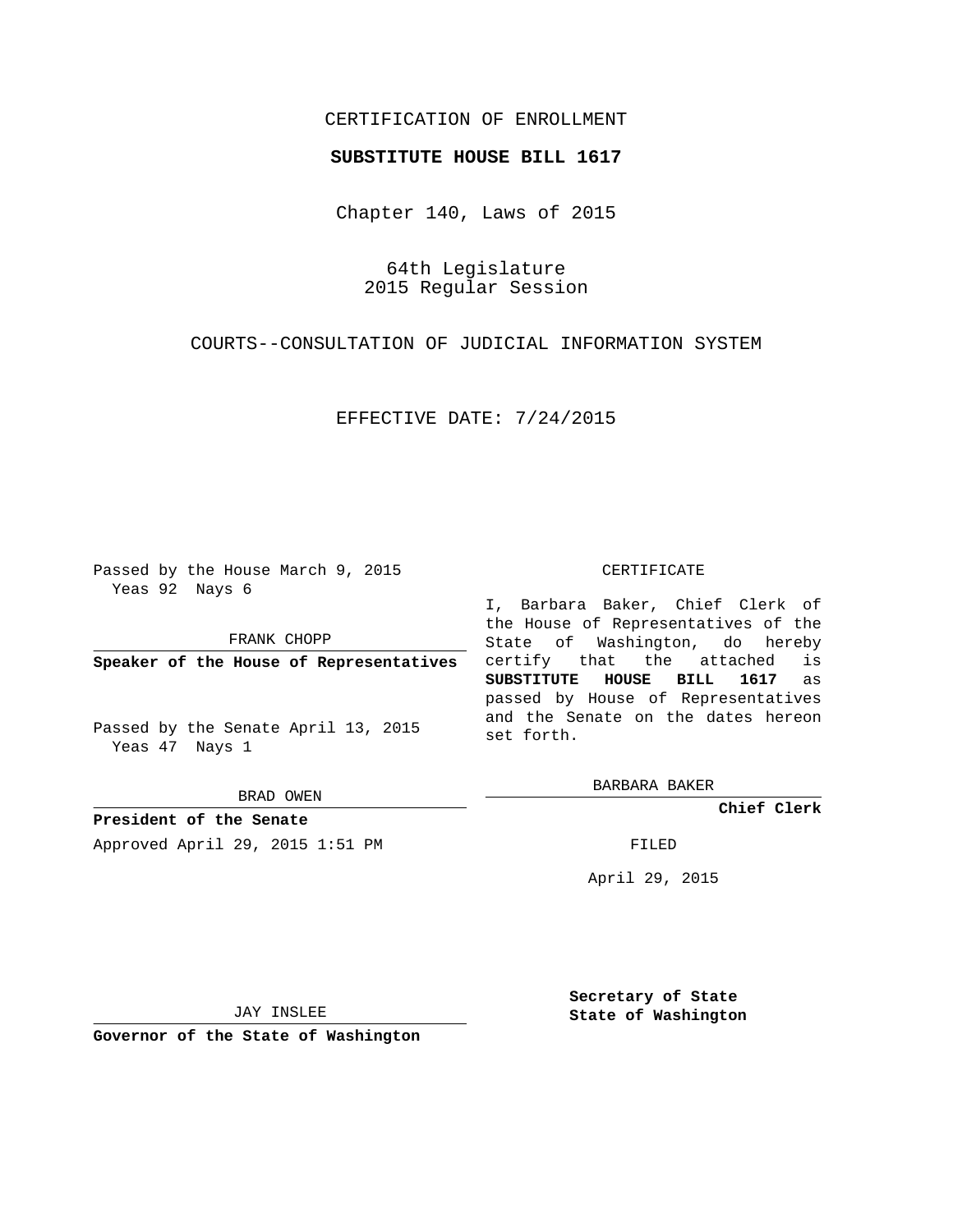## **SUBSTITUTE HOUSE BILL 1617**

Passed Legislature - 2015 Regular Session

**State of Washington 64th Legislature 2015 Regular Session**

**By** House Judiciary (originally sponsored by Representatives Rodne, Goodman, and Jinkins)

READ FIRST TIME 02/16/15.

1 AN ACT Relating to the courts' consultation of the judicial 2 information system before granting orders; and adding a new section 3 to chapter 2.28 RCW.

4 BE IT ENACTED BY THE LEGISLATURE OF THE STATE OF WASHINGTON:

5 NEW SECTION. **Sec. 1.** A new section is added to chapter 2.28 RCW 6 to read as follows:

 (1) Before granting an order under any of the following titles of the laws of the state of Washington, the court may consult the judicial information system or any related databases, if available, to determine criminal history or the pendency of other proceedings 11 involving the parties:

 (a) Granting any temporary or final order establishing a parenting plan or residential schedule or directing residential placement of a child or restraining or limiting a party's contact 15 with a child under Title 26 RCW;

16 (b) Granting any order regarding a vulnerable child or adult or 17 alleged incapacitated person irrespective of the title or where 18 contained in the laws of the state of Washington;

19 (c) Granting letters of guardianship or administration or letters 20 testamentary under Title 11 RCW;

(d) Granting any relief under Title 71 RCW;